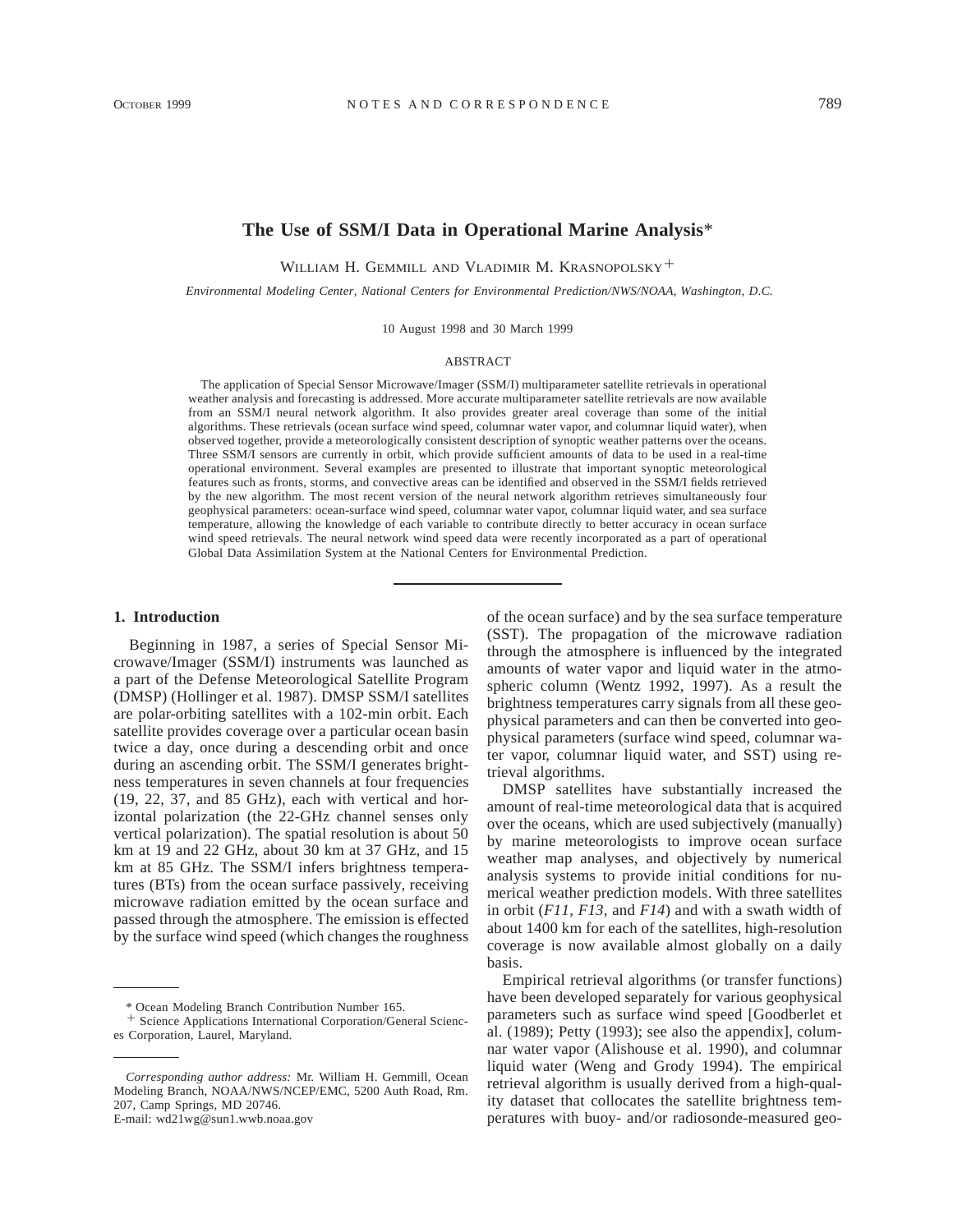physical variables in time and space. The physically based algorithms use a large amount of such empirical data for parametrizations (Wentz 1997). The collocated matchup dataset requires a large data sample in order to represent a wide range of global meteorological events. High–wind speed events have been fairly rare in most matchup datasets because winds speeds of gale force  $(>17 \text{ m s}^{-1})$  or greater at a given time cover no more than 5% of the global ocean surface.

Some of the initially developed retrieval algorithms are based on a simple statistical technique such as linear regression and, as a result, have limited retrieval capabilities. Careful validations and evaluations of the retrievals over a period of time are required to sample a wide range of meteorological conditions and to determine the conditions for which the transfer functions do not perform well. Such validations invariably show that the initial algorithms have serious limitations in providing good-quality data over regions where weather conditions are rapidly changing. Hence the necessity to examine the possibility of making improvements to the retrieval algorithm arises (Gemmill et al. 1996).

The purpose of this paper is to address the application of improved SSM/I multiparameter satellite retrievals for use in operational marine weather analysis and forecasting. These retrievals are now available at the National Centers for Environmental Prediction (NCEP) (McPherson 1994) as a result of applying the latest SSM/I neural network algorithm to BTs from three SSM/I sensors. This algorithm provides detailed and accurate fields of meteorological variables<sup>1</sup> over the oceans and the coverage is extensive because of the number of satellites that are currently in operation. The new neural network algorithm derives surface wind speed (*W*), columnar water vapor (*V*), columnar liquid water (*L*), and sea surface temperature (SST) simultaneously from SSM/I brightness temperatures. Although these parameters have already been retrieved separately by other techniques, it is the simultaneous retrieval by the neural network (NN; see the appendix for brief tutorial) that is unique, allowing the information from one parameter to contribute to a better estimate of the other parameters. The parameters retrieved by the NN, when observed together, can provide information about synoptic weather patterns over the oceans (Gemmill and Krasnopolsky 1998) that is more comprehensive and internally consistent than that from a single parameter (see section 2 for details).

In order to show that the fields (*W, V,* and *L*) retrieved from SSM/I can provide information about significant synoptic meteorological features like fronts, convective areas, and areas with high probability of precipitation, in section 3 we present two case studies. There three SSM/I fields are compared with 1) surface observations

(buoys and ships), 2) independent satellite winds from the second European Remote Sensing satellite (*ERS-2*) scatterometer, 3) objective (performed by computer) analysis, and 4) subjective (performed by a meteorologist–analyst) analysis provided by Marine Prediction Center. The Marine Prediction Center (MPC) of NCEP is responsible for issuance of warnings, forecasts, and guidance in text and graphical form for marine users at sea (McPherson 1994). The two major areas of responsibility of the MPC are the North Pacific and North Atlantic Oceans. This information is routinely disseminated via U.S. Coast Guard radio and the Internet. The analyses and forecasts, out to 120 h, include sea level pressure (to locate storm centers and fronts), as well as wind, significant wave height, and wave train direction. The analyses and forecasts are subjectively produced by marine meteorologists integrating information using numerical model guidance from NCEP and other operational centers, in situ surface marine weather information, satellite-derived ocean-surface observations, and various atmospheric satellite imagery. The MPC, also as part of its duties, quality-controls marine observations from ships, buoys, and automated marine coastal stations.

# **2. Work on improvement of accuracy of SSM/I retrievals**

A retrieval algorithm relates a vector of geophysical parameters, **g**, which in our case is  $\mathbf{g} = \{W, V, L, SST\},\$ to the vector of satellite measurements, **T**, which in our case is a vector of SSM/I brightness temperatures. This relationship can be symbolically represented as

$$
\mathbf{g} = \mathbf{f}(\mathbf{T}),\tag{1}
$$

where **f** is usually called a transfer function. In the case of SSM/I the transfer function **f** is essentially nonlinear especially when the amount of moisture in the atmosphere is significant (Petty 1993; Stogryn et al. 1994). Each particular retrieval algorithm corresponds to a particular choice of geophysical parameters to retrieve (vector **g**), brightness temperatures to use (vector **T**), a mathematical (statistical) model for the transfer function **f**, and a development dataset.

Most previous SSM/I retrieval algorithms retrieve one variable at a time. The original global algorithm for retrieving ocean-surface wind speed from SSM/I was developed by Goodberlet et al. (1989) (GSW algorithm). This algorithm is based on linear regression and is primarily limited to low moisture conditions. Further, since there were only a few wind speed observations in the high range ( $>18$  m s<sup>-1</sup>) in the matchup dataset used to formulate the GSW algorithm, the algorithm could not be expected to perform well at retrieving high winds. In general, lower accuracy of high–wind speed retrievals is a common problem for most wind speed algorithms (Boutin and Etcheto 1996).

Because of atmospheric moisture contamination and

<sup>1</sup> These fields can be seen at http://polar.wwb.noaa.gov/winds.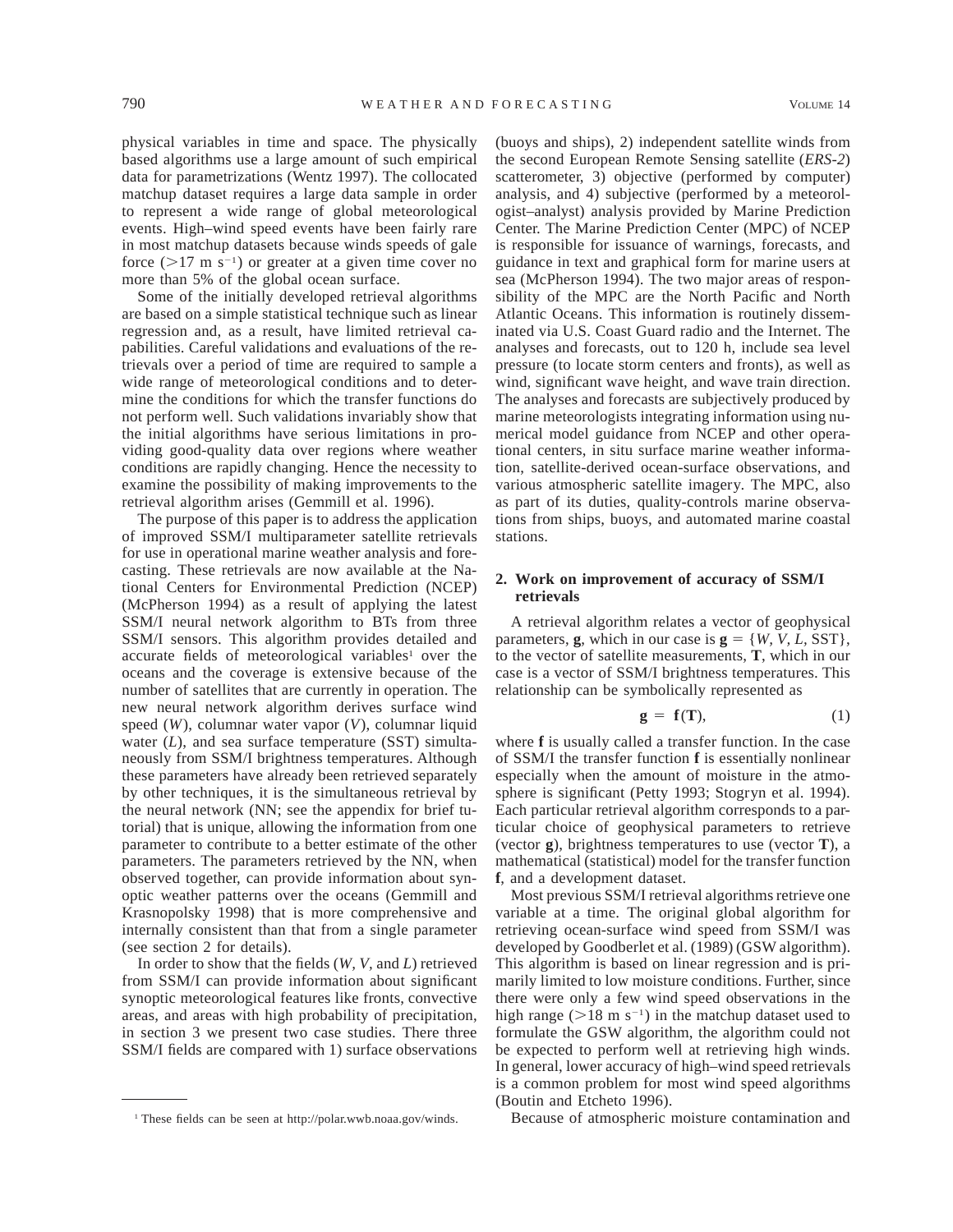

FIG. 1. Evolution of the SSM/I neural network architecture from OMBNN1 to OMBNN3. Brightness temperature from SSM/I channels used as input to the algorithms and geophysical parameters retrieved as outputs from the algorithms are shown. OMBNN1 has four inputs, one hidden layer with two neurons, and one output: wind speed. OMBNN2 has five inputs, one hidden layer with two neurons, and one output: wind speed. OMBNN3 has five inputs, one hidden layer with 12 neurons, and four outputs: wind speed, columnar water vapor, columnar liquid water, and sea surface temperature.

high–wind speed limitations, wind speeds cannot be accurately determined with this algorithm in areas with significant levels of atmospheric moisture (e.g., in large parts of the Tropics) and cannot be retrieved in the vicinity of storms and fronts. Petty (1993) introduced a nonlinear correction to the GSW algorithm (GSWP algorithm) that improves the accuracy of the wind speed retrievals in areas with higher amounts of the water vapor (in much of the Tropics, for example). Recently (October 1997) this version of the algorithm became operational via the shared data processing center at Fleet Numerical Meteorological and Oceanographic Center.

Several algorithms have been developed to retrieve columnar water vapor (Alishouse et al. 1990; Petty 1993) and columnar liquid water (Weng and Grody 1994; Weng et al. 1997). However, all these algorithms (including wind speed algorithms) have been developed independently using different datasets. They were formulated without taking into account the interdependency of these parameters and without accounting for the physical relationships among the parameters.

For the past five years, NCEP has concentrated on improving the accuracy of SSM/I satellite-derived ocean-surface wind speeds, columnar water vapor, and columnar liquid water for both marine meteorology applications and numerical weather prediction. A series of algorithms (see Fig. 1) has been formulated using NNs, each one more complex and accurate than the previous one. A brief review of NN theory as related to our topic is presented in the appendix. NNs were chosen because they have been highly successful in meteorological and oceanographic applications (Hsieh and Tang 1998) and in resolving complex nonlinear relationships between the sensor output and the atmospheric variable of interest (Thiria et al. 1993; Stogryn et al. 1994; Jung et al. 1998). Hence, they were able to provide an effective method for dealing with high moisture conditions while deriving wind speeds. The two first NN SSM/I wind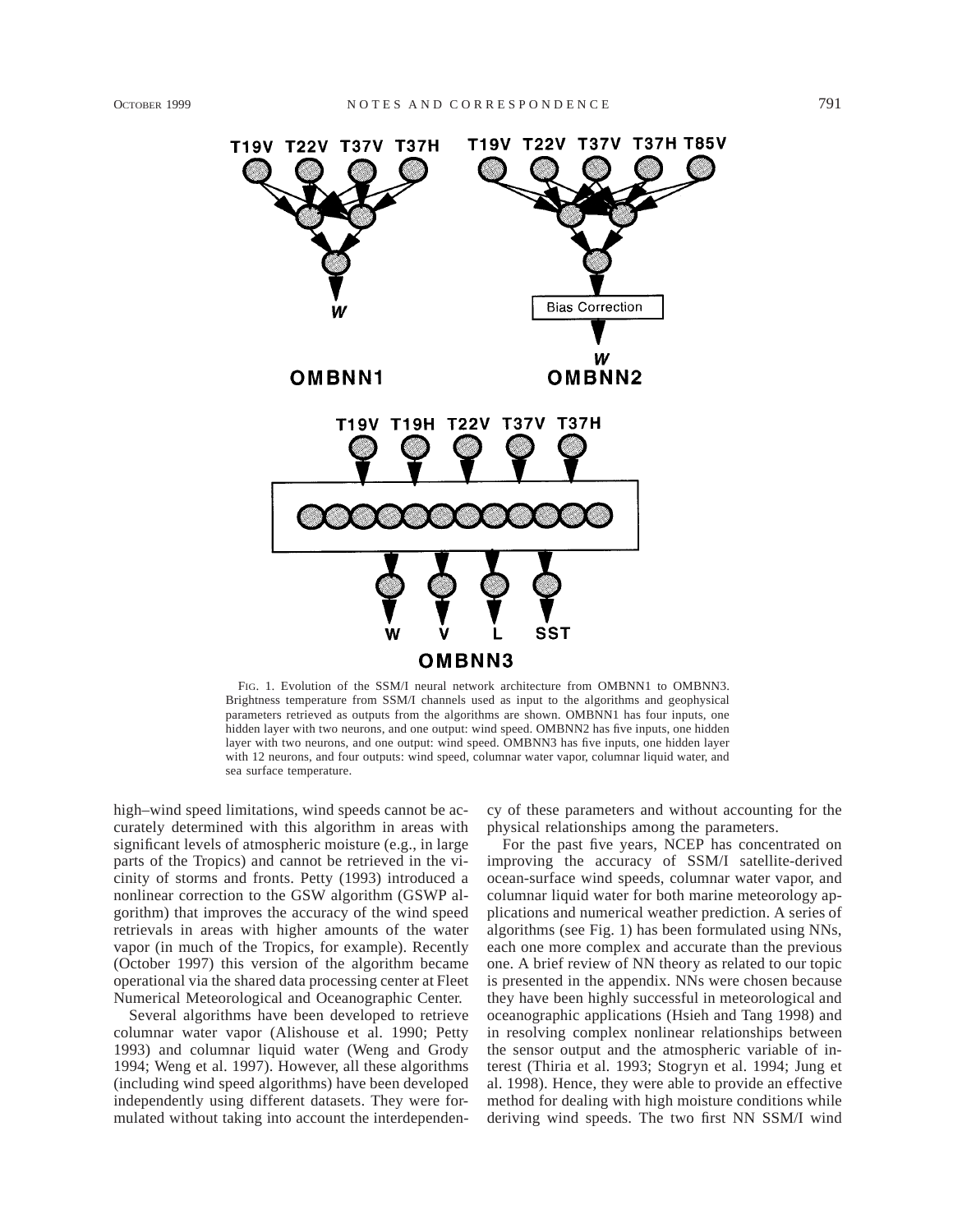TABLE 1. Comparison of bias, total rms error, and high wind speed  $(W > 15 \text{ m s}^{-1})$  rms error, for buoy wind speed vs SSM/I wind speed, and for five SSM/I wind speed algorithms, with all errors in  $m s^{-1}$ . Errors calculated over more than 12 000 buoy–SSM/I matchups. Numbers outside the parentheses correspond to clear and in the parentheses to clear  $+$  cloudy conditions.

| Algorithm                     | <b>Bias</b>   | Total rmse | $W > 15$ m s <sup>-1</sup><br>rmse |
|-------------------------------|---------------|------------|------------------------------------|
| GSW <sup>a</sup>              | $-0.2$ (-0.5) | 1.8(2.1)   | (2.7)                              |
| <b>GSWP</b> b                 | $-0.1$ (-0.3) | 1.7(1.9)   | (2.6)                              |
| Physically based <sup>c</sup> | $0.1(-0.1)$   | 1.7(2.1)   | (2.6)                              |
| OMBNN3 <sup>d</sup>           | $-0.1(-0.2)$  | 1.5(1.7)   | (2.3)                              |

<sup>a</sup> Multiple linear regression (Goodberlet et al. 1989).

<sup>b</sup> Multiple linear regression with nonlinear water vapor correction (Petty 1993).

<sup>c</sup> Inversion of a physically based forward model (Wentz 1997). <sup>d</sup> Neural network (Krasnopolsky et al. 1996).

speed retrieval algorithms OMBNN1 and OMBNN2 (Krasnopolsky et al. 1995a,b; 1999) were developed using the same matchup database of SSM/I brightness temperatures (from the *F8* satellite) with buoy wind speeds that was used to develop the GSW algorithm.

More recently, a rather comprehensive SSM/I and buoy matchup dataset was provided by the Naval Research Laboratory (NRL) for algorithm development. The NRL dataset contains more data and has better coverage of high wind events than the previous dataset used by GSW. Further, other high-latitude SSM/I ocean– weather ship matchup datasets were obtained from Bristol University (D. Kilham 1996, personal communication). The NN was retrained with the new wind speed data for one parameter (wind speed only) retrievals, but large errors at high wind speeds still occurred.

Hence, a new NN architecture was formulated (Fig. 1) that takes into account the interdependence of physically related atmospheric and oceanic parameters (wind speed, columnar water vapor, columnar liquid water, and sea surface temperature). The new OMBNN3 algorithm (Krasnopolsky et al. 1999, 1998, 1997, 1996) utilizes five SSM/I brightness temperature channels. It simultaneously produces all four parameters. This algorithm was trained to preserve proper physical relationships among these parameters. The algorithm has extended the range of wind speeds over which useful retrievals can be obtained. It not only improves the accuracy of the wind speed retrievals, especially at high wind speeds (without bias correction), but makes available three additional fields. The OMBNN3 algorithm is represented by expression [Eq.  $(A.3)$  in the appendix] where  $n = 5$ (inputs T19V, T19H, T22V, T37V, T37H),  $m = 4$  (outputs *W, V, L, SST*), and  $k = 12$  (hidden nodes).

Table 1 indicates the importance of the inclusion of water vapor, liquid water, and SST in retrieval algorithms on the accuracy of wind speed. The GSW is the original linear algorithm, and the GSWP algorithm contains the water vapor correction suggested by Petty (1993). The rms error statistics of the OMBNN3 algorithm, which takes into account also the liquid water and SST influences, are lower than those of the GSWP algorithm over all wind speeds, and especially at wind speeds  $>15$  m s<sup>-1</sup>. Figure 2 shows the wind speed difference (buoy minus satellite wind speeds) character-



FIG. 2. Binned mean value (bias) and standard deviation (SD) of the difference between the buoy and SSM/I wind speeds vs columnar water vapor, columnar liquid water, and SST. GSW algorithm, dashed line with diamonds; GSWP algorithm, dotted line with stars; OMBNN3, solid line with crosses.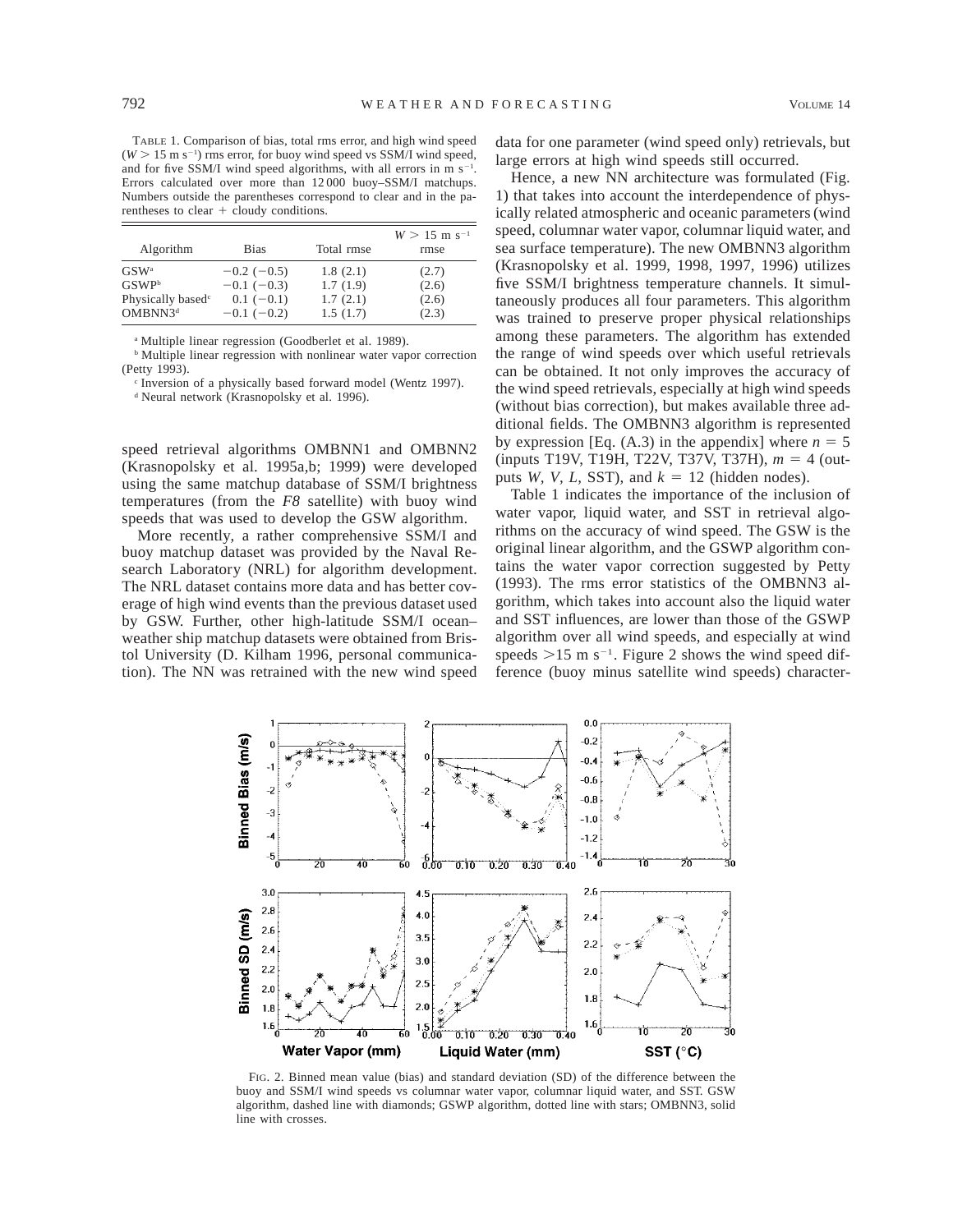istics (retrieval errors in wind speed) as functions of three other parameters: columnar water vapor, columnar liquid water, and sea surface temperature for three algorithms GSW, GSWP, and OMBNN3. Including a nonlinear water vapor correction in GSWP reduced the bias and its dependence on the water vapor concentration (and partly on SST, which is closely related to water vapor); however, it did not reduce its dependence on the liquid water concentration. This correction also did not significantly improve the standard deviation of the differences. The OMBNN3 algorithm, with its simultaneous multiparameter retrievals, reduced the bias and its dependence on all three other parameters together with a significant improvement in the standard deviation of the differences.

The NN retrievals for columnar water vapor and columnar liquid water are in good agreement with existing SSM/I algorithms. No attempt was made to verify these retrievals against observed data because of the lack of collocated observations. The details of the development of OMBNN3 and its validation have been documented by Krasnopolsky et al. (1999, 1998, 1997, 1996). The accuracy of the SST retrievals is lower than the accuracy of Advanced Very High Resolution Radiometer SST; however, the SSTs give secondary information that improves the accuracy of the wind speed retrievals, especially at high wind speeds. Because this algorithm is inherently nonlinear, it increases areal coverage in areas with significant levels of atmospheric moisture and under more active and critical weather systems such as storms and fronts.

OMBNN3 has been extensively evaluated at NCEP using real-time data from *F10, F11, F13,* and *F14* SSM/I instruments. Simultaneous retrievals of wind speed, columnar water vapor, and columnar liquid water fields using OMBNN3 were examined to reveal significant information concerning weather patterns over the ocean. In the Global Data Assimilation System (GDAS) at NCEP, impact studies similar to those performed earlier for OMBNN2 (Yu et al. 1997) have been performed using the OMBNN3 algorithm and further positive impact was observed as compared to both GSW and OMBNN2 (T.-W. Yu 1998, personal communication). Based on these results the OMBNN3 ocean-surface wind speed retrievals were incorporated into the operational GDAS at NCEP in April 1998.

## **3. Interpretation of SSM/I neural network–derived data for weather analysis**

In this section, we show that the three meteorological variables (ocean-surface wind speed, columnar water vapor, and columnar liquid water) that are produced simultaneously by the new OMBNN3 algorithm can provide a clear descriptive analysis of the weather over the ocean. Moreover, we show how the interpretation of the three variables together can give a more complete description of marine weather than by using the ocean wind speed data alone.

The ocean-surface wind speed data have the most direct use in marine weather analysis and weather forecasting. Although these data provide wind speed only, the extensive coverage of the three satellites depicts high-resolution wind speed patterns across synoptic weather systems. These data can be used directly to improve ocean-surface wind analyses and indirectly to improve sea level pressure analyses.

The columnar water vapor and columnar liquid water values are vertically integrated through the entire atmosphere. The columnar water vapor is also known as *total precipitable water,* which is the depth of water that would fall on the ocean if all the water vapor were condensed and precipitated. Columnar water vapor is an airmass characteristic closely related to synopticscale features. The primary source of water vapor is located over the warm tropical ocean. Water vapor is carried vertically by deep convection along convergent zones in the Tropics and is advected to higher latitudes by storms and low- and midlevel jet streams. As a result, regions with large gradients of columnar water vapor have been shown to be good objective indicators of the position of an ocean surface front (Katsaros et al. 1989).

The liquid water resides in clouds and is more directly related to regions of precipitation and to active weather systems such as storms and fronts (McMurdie and Katsaros 1996). Large liquid water amounts are generally associated with strong convective activity (cumulus clouds) and unstable surface weather conditions, whereas small amounts of liquid water are associated with near neutral or stable regions (stratiform clouds).

#### *Some examples*

Here we present two examples to show the use of the SSM/I data retrieved from the OMBNN3 algorithm. The examples cover two regions: one for the eastern North Pacific, and one for the western North Atlantic Ocean. For each case, a marine weather map analysis is first presented to identify major weather features over the region (Figs. 3 and 5). Marine weather maps for the North Pacific Ocean and the North Atlantic Ocean are manually produced every 6 h by the Marine Prediction Center. These analyses are based on the interpretation and intercomparison of various data sources, including the 6-h sea level pressure forecast from the global numerical weather prediction model, as a first guess, cloud imagery from Geostationary Operational Environmental Satellite and Advanced Very High Resolution Radiometer satellite systems, and quality-controlled surface data from ships, fixed and drifting buoys, and coastal stations. The analyses portray contours of sea level pressure to locate storm centers, fronts, and other important weather features and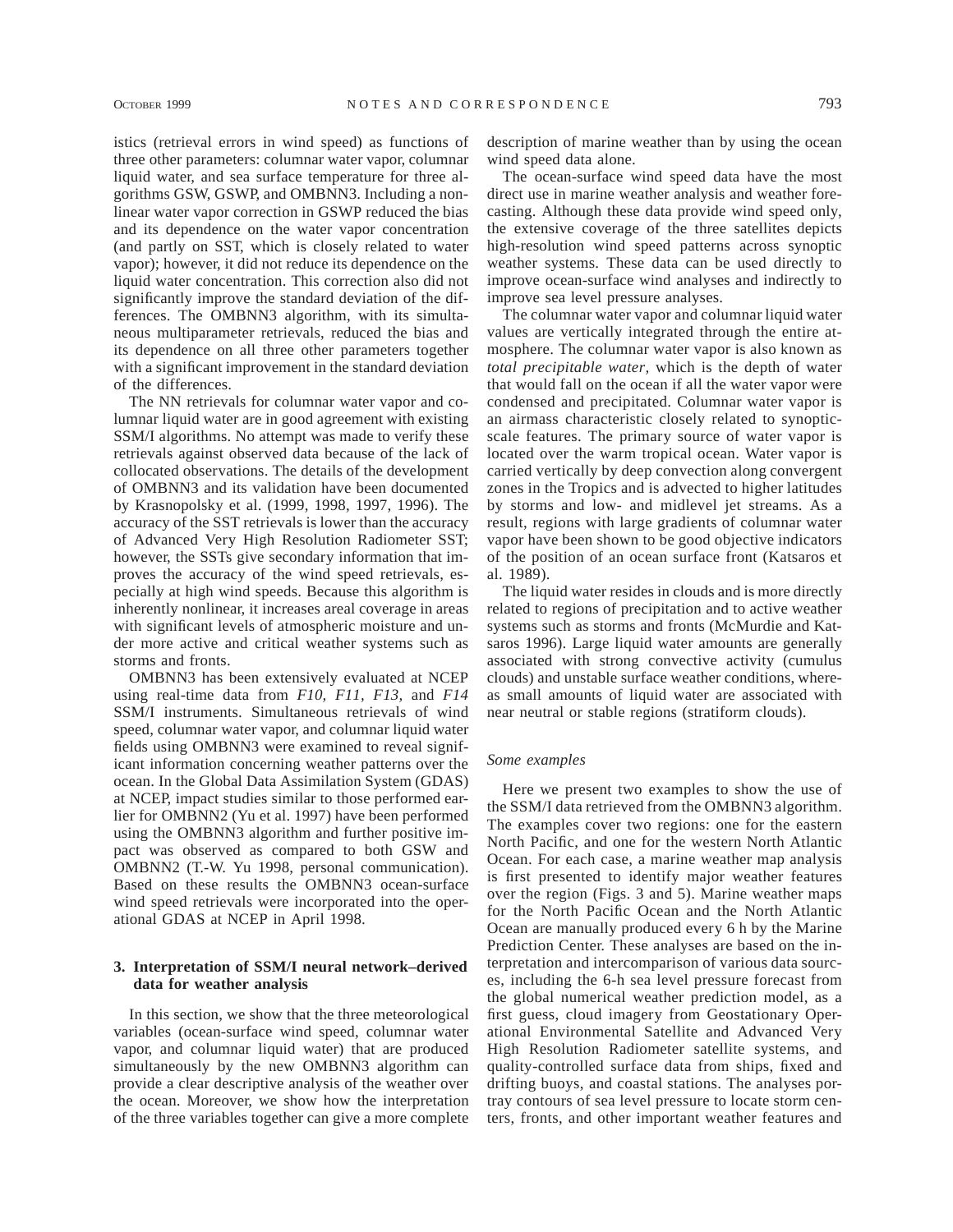

FIG. 3. Surface marine weather map for eastern North Pacific Ocean, 0600 UTC 12 Mar 1998.

to identify areas of high wind speeds, such as galeand storm-force winds.

Each example includes a series of plots (Figs. 4 and 6): (a) SSM/I ocean-surface wind speed, (b) SSM/I columnar water vapor, (c) SSM/I columnar liquid water, (d) ocean-surface wind data from buoys and ship, (e) *ERS-2* scatterometer vector wind data that have been reprocessed at NCEP from the real-time ERS backscatter and geometrical data records in order to improve the wind direction selection (Gemmill et al. 1996), and (f) the sea level pressure analysis available from the NCEP's GDAS. GDAS is based on objective (mathematical and statistical) methods. It updates the 3D first guess model fields using all available current datasets (i.e., satellite vertical soundings, satellite surface observations, radiosonde and aircraft data, surface data). The first-guess fields and various observational datasets are given weights (the higher the accuracy of the data, the higher their weight in analysis) to produce the ''best'' approximation (optimal analysis) of the current state of the atmosphere.

The plots of satellite data are within a  $\pm$ 3-h time window about the analysis time. The SSM/I data are a composite from three DMSP satellites (*F11, F13,* and *F14*), which together provide almost complete and extensive regional coverage.

The two cases, shown as examples here, demonstrate that SSM/I wind speeds are consistent with other data: ship, buoy, and *ERS-2* scatterometer winds; the numerical sea level pressure analysis; and the manual marine weather analysis. They also show that the SSM/I columnar water vapor and liquid water provide additional information to describe important weather features. Comparison of various plots show that each SSM/I da-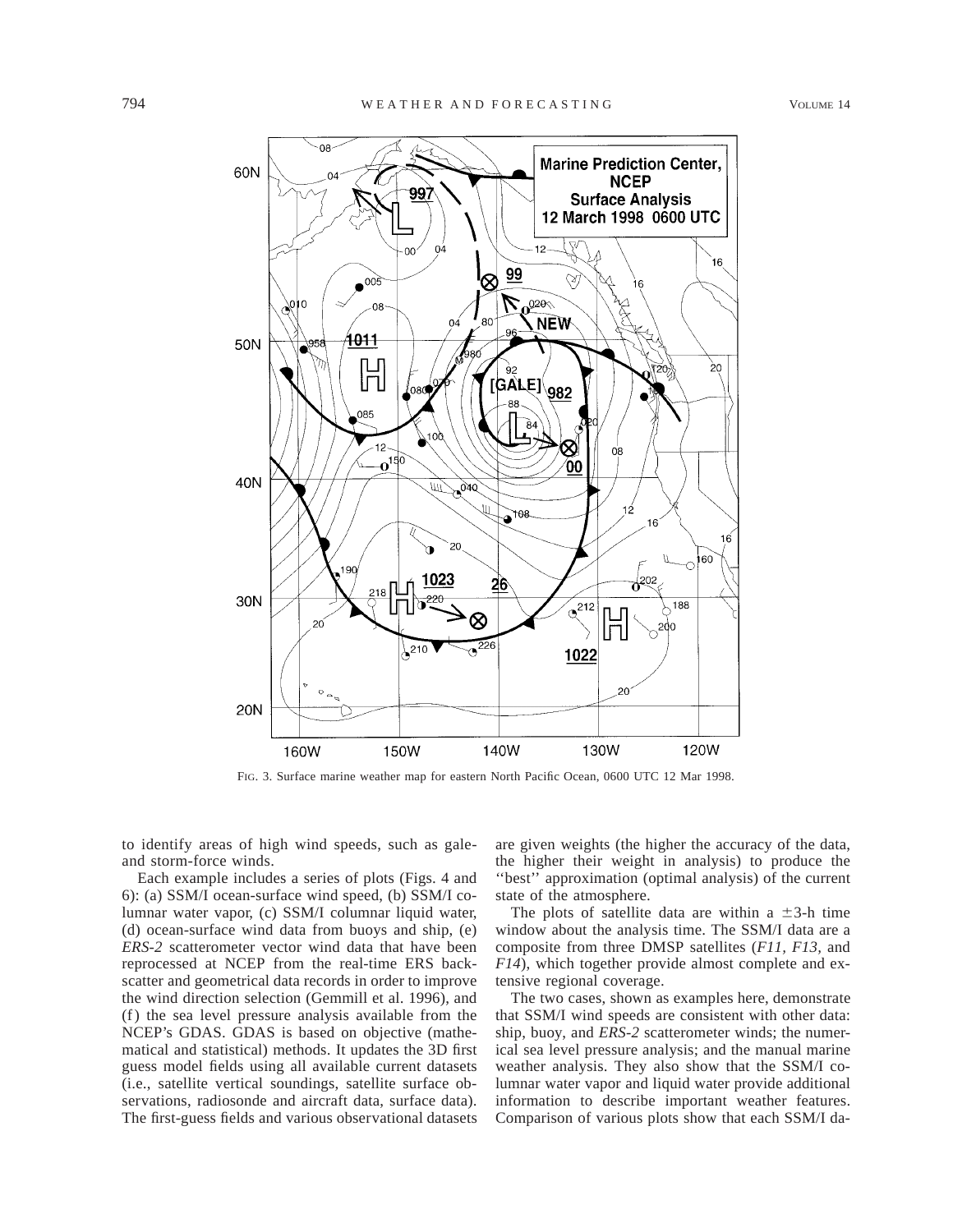

FIG. 4. (a) SSM/I-derived ocean surface wind speed data, (b) SSM/I-derived columnar liquid water data, (c) SSM/I columnar water vapor data, (d) buoy and ship wind data, (e) *ERS-2* scatterometer wind vector data, and (f) sea level pressure analysis from global analysis system over eastern North Pacific Ocean, 0600 UTC 12 Mar 1998. Each panel covers an area from 15° to 65°N and from 165° to 115°W.

taset retrieved from the SSM/I through the NN algorithm provides information that either supports or complements a consistent weather analysis interpretation.

## 1) EXAMPLE 1: EASTERN NORTH PACIFIC OCEAN, 0600 UTC 12 MARCH 1998

The marine weather analysis for the northeastern Pacific at 0600 UTC 12 March 1998 is presented in Fig. 3. The main weather feature in the northeast Pacific is a moderate storm with a central pressure of 982 mb, located near  $43^{\circ}$ N and  $138^{\circ}$ W, 600 n mi west of the Oregon coast. The storm itself is labeled ''GALE,'' indicating winds above  $16-17$  m s<sup>-1</sup>. Within its circulation, this storm has wrapped around the occlusion from the north to the northwest of the center, with a cold front to the east, located about 300 n mi from the Washington to California coasts near 131°W. The front trails back toward the west and, eventually, toward the northwest to the leading edge of the next storm, which is in the central Pacific near the date line. There is another small low analyzed just off the southern coast of Alaska. A major high pressure ridge lies across the southern part of the region along  $26^{\circ}-28^{\circ}$ N. Winds are near 15 m s<sup>-1</sup> to the southwest of the storm and about 20 m  $s^{-1}$  closer to the storm center.

The sea level pressure analysis from the global model at 0600 UTC shows little difference from the MPC analysis. The MPC analysis has the storm slightly deeper by 4 mb than the global model analysis (Fig. 4f ).

The SSM/I wind field (Fig. 4a) shows the storm to be fairly circular and moderate in size. The yellow region shows the outer limit of the 10 m  $s^{-1}$  winds, and the orange region shows the gale force region southwest of the center and 20 m  $s^{-1}$  winds near the center. Due to high moisture content  $(L > 0.4-0.45)$ mm) that makes retrievals impossible, and due to an occasional bad scan line (SSM/I BTs are corrupted and rejected by a quality control), there are areas without wind speed data. The northward-moving occluded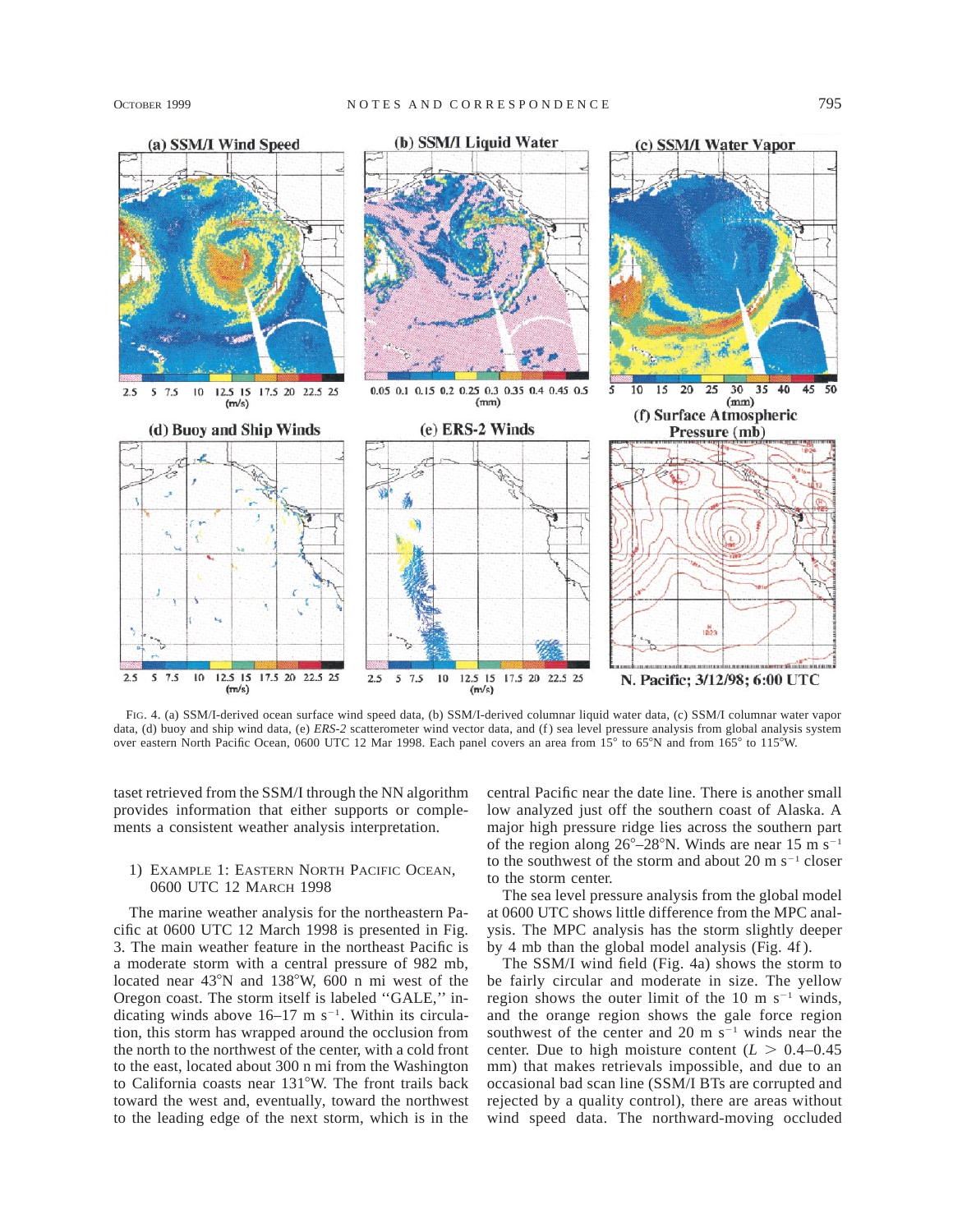front is associated with a band of high wind speeds  $(15 \text{ m s}^{-1})$ . Just ahead of the eastward-moving cold front there is a wind band with winds up to 12.5–15  $m s^{-1}$ , but the strongest winds are masked due to high moisture contamination (possible rain). The weak low south of Alaska has winds near  $15 \text{ m s}^{-1}$  along the coast. The storm farther west is already generating 20–  $23 \text{ m s}^{-1}$  winds ahead of the occlusion.

The liquid water (Fig. 4b) shows a wraparound pattern along the cold front and then along the occlusion into the center. The greatest liquid water values quite likely are associated with rain areas that precede the occlusion and cold front. Lower values are indicated behind the fronts. The water vapor (Fig. 4c) shows the distinct pattern associated with the air masses. The large water vapor gradient zone has been recognized as a quantitative parameter for the location of oceanic fronts by Katsoras et al. (1989), it clearly depicts the location of the cold front. The water vapor shows a strong flow of moist air moving from north of Hawaii to the U.S. northwest coast.

The in situ buoy and ship wind data (Fig. 4d) are plotted four times a day at the standard synoptic times of 0000, 0600, 1200, and 1800 UTC. The satellite data are taken within 3 h of the surface ship and buoy data. Although the winds show the circulation associated with a storm, the intensity and location of the storm center cannot be determined from the ship and buoy data alone. Determination of those values is aided by the SSM/Iderived data, and where there are in situ surface wind reports, they corroborate the values of the SSM/I-derived wind speed data. Likewise, the *ERS-2* scatterometer wind data (Fig. 4e) and SSM/I wind data are in close agreement.

### 2) EXAMPLE 2: WESTERN NORTH ATLANTIC OCEAN, 1200 UTC 25 FEBRUARY 1998

The main weather feature in the western North Atlantic is a moderate storm with a central pressure of 984 mb, located near  $42^{\circ}$ N and  $68^{\circ}$ W,  $600$  n mi off the coast of New England (Fig. 5). That storm is labeled "STORM," indicating wind speeds above  $24 \text{ m s}^{-1}$ . An occlusion extends from the north to the southeast, with a cold front far out in the Atlantic trailing back to Jamaica. There is another major storm off Greenland, and a minor storm in the central Atlantic near  $30^{\circ}$ N. A major high pressure ridge is oriented north–south, centered at  $48^{\circ}$ N and  $42^{\circ}$ W (1037 mb). The plotted winds show a rather large region of strong winds  $(17-23 \text{ m s}^{-1})$  within 600–800 n mi of the center of the storm. The sea level pressure analysis from the numerical global model at 1200 UTC (Fig. 6f) shows little difference from the manual MPC analysis (Fig. 5).

The SSM/I wind field (Fig. 6a) shows the storm to be fairly circular. The yellow region shows the outer limit of the  $10 \text{ m s}^{-1}$  winds, and the orange region shows the gale-force winds around the center of the

system with speeds to  $22.5$  m s<sup>-1</sup>. The SSM/I data indicate  $25 \text{ m s}^{-1}$  winds for the Greenland storm. SSM/ I data also indicate a band of  $18 \text{ m s}^{-1}$  winds on the western side of the weak system in the central Atlantic.

The liquid water values (Fig. 6b) are greatest to the southwest of the storm center, east of Cape Hatteras and south of Cape Cod, associated with a trough line crossing the area east of the Gulf Stream.

The water vapor (Fig. 6c) clearly delineates the air masses, but does not identify much structure with the occluded system itself, where the storm has already entrained and mixed in dryer air (low water vapor values) from higher latitudes. However, the associated fronts are clearly identified, especially by the large water vapor gradient across the southwest portion of the figure. The water vapor shows a strong flow of moist air moving from the Caribbean north into the eastern portion of the storm.

The surface wind data reports (Fig. 6d) and the corresponding satellite wind data are in close agreement. Note the region near  $42^{\circ}$ N between 50 $^{\circ}$  and 60 $^{\circ}$ W, where the surface wind speed data approach  $25 \text{ m s}^{-1}$ . The satellite wind speeds in that region are only slightly lower, about  $22.5 \text{ m s}^{-1}$ . Also, note the ship report of  $30 \text{ m s}^{-1}$  east of Greenland. In that area the satellite data indicate wind speeds of  $25 \text{ m s}^{-1}$ . Likewise, the *ERS-2* scatterometer winds (Fig. 6e) and SSM/I winds are in close agreement. The wind speeds and pattern are similar.

## **4. Summary**

We have illustrated the analysis of meteorological variables retrieved over the oceans from the SSM/I by the new neural network algorithm. Comparisons with the subjective (manual) and objective analyses show that independent SSM/I retrievals provide information that is, in general, in agreement with all other available data and with the first guess obtained from the numerical weather prediction model. Moreover, the fact that assimilation of the SSM/I retrievals in GDAS gives rise to a positive impact on the accuracy of numerical weather prediction model demonstrates that SSM/I retrievals provide an additional information as compared with the other data sources.

In its latest form, the multiparameter neural network algorithm (OMBNN3) has been shown to adequately provide weather information on ocean-surface wind speed data, columnar water vapor, and columnar liquid water over a wide range of values of these parameters with accuracies that are operationally useful. Also, multiparameter retrievals preserve the correct physical relationships among the retrieved parameters. Each dataset retrieved from the SSM/I through the NN algorithm provides information that either supports or complements a consistent weather analysis interpretation. The algorithm generates high wind speeds ( $>15$  m s<sup>-1</sup>)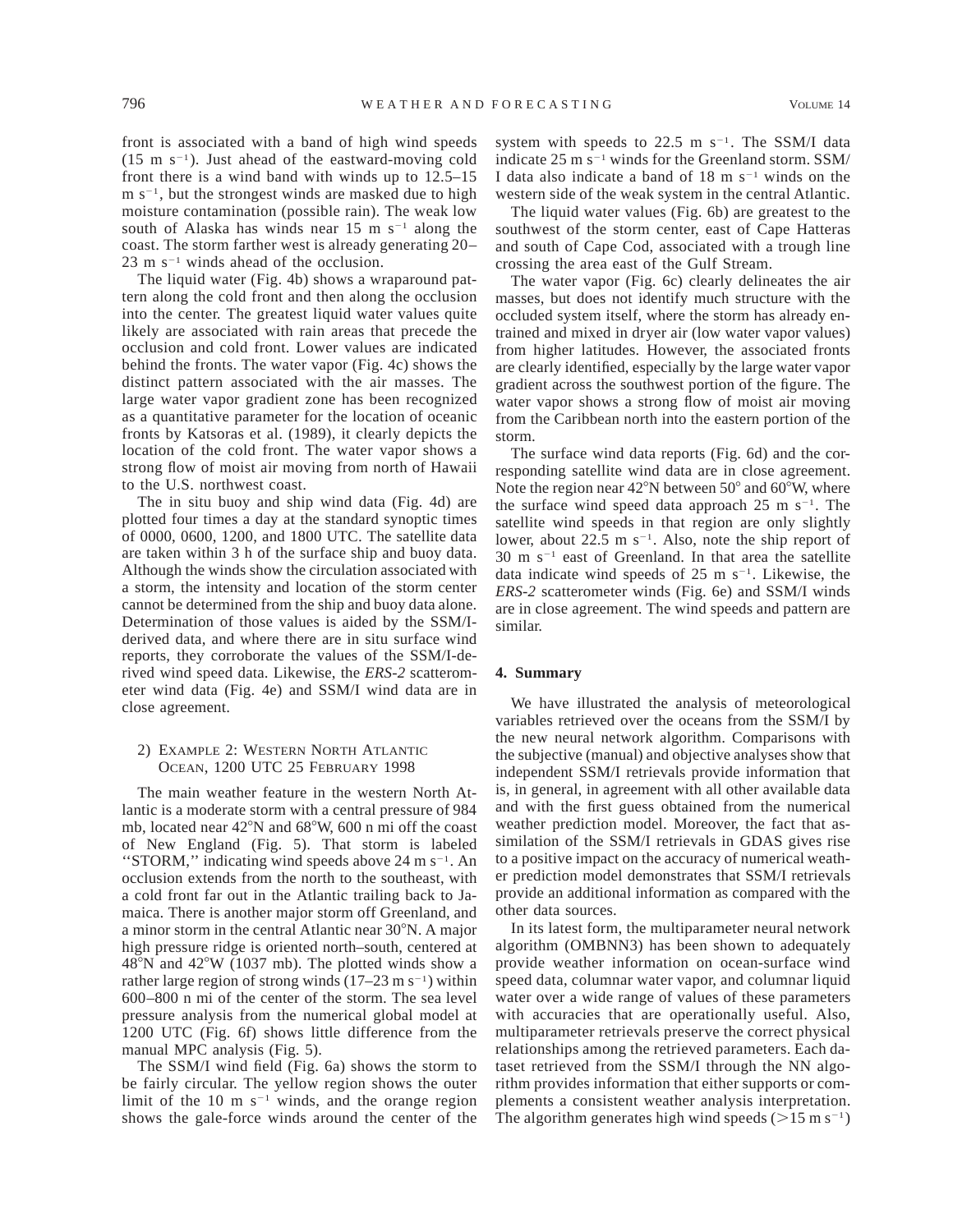

FIG. 5. Surface marine weather map for western North Atlantic Ocean, 1200 UTC 25 Feb 1998.

in areas where such winds are well supported by other data and are expected from sea level pressure analyses.

The algorithm generates columnar water vapor patterns that are able to delineate and characterize air masses; low values are associated with air masses originating in high latitudes that are cold and dry, high values are associated with air originating in tropical areas that are warm and moist, and high gradients of the columnar water vapor are related to the position of ocean surface fronts. The algorithm generates columnar liquid water patterns that are related to regions of water vapor convergence, resulting in clouds, which are closely associated with cyclones and active frontal locations.

*Acknowledgments.* We thank D. B. Rao for his thorough and critical review of this paper, and Laurence Breaker for his suggestions, which improved the manuscript. Special thanks go to David Feit (chief, Marine Prediction Branch/Marine Prediction Center) for his brief summary of the responsibilities and duties of the MPC and to Joseph Sienkiewicz, senior marine meteorologist, of the MPC for his comments as a potential user of the SSM/I variables presented in this paper. Also, we want to thank those who provided us with expanded collocated SSM/I–buoy datasets; Gene Poe of the Naval Research Laboratory for providing a preliminary raw version of the new NRL matchup database, David Kilham of Bristol University for providing us with additional matchup data for high latitudes, and Michael McPhaden and Linda Magnum for providing information concerning TOGA-TAO buoys. Without this comprehensive dataset, our results could not have been extended through high wind speeds.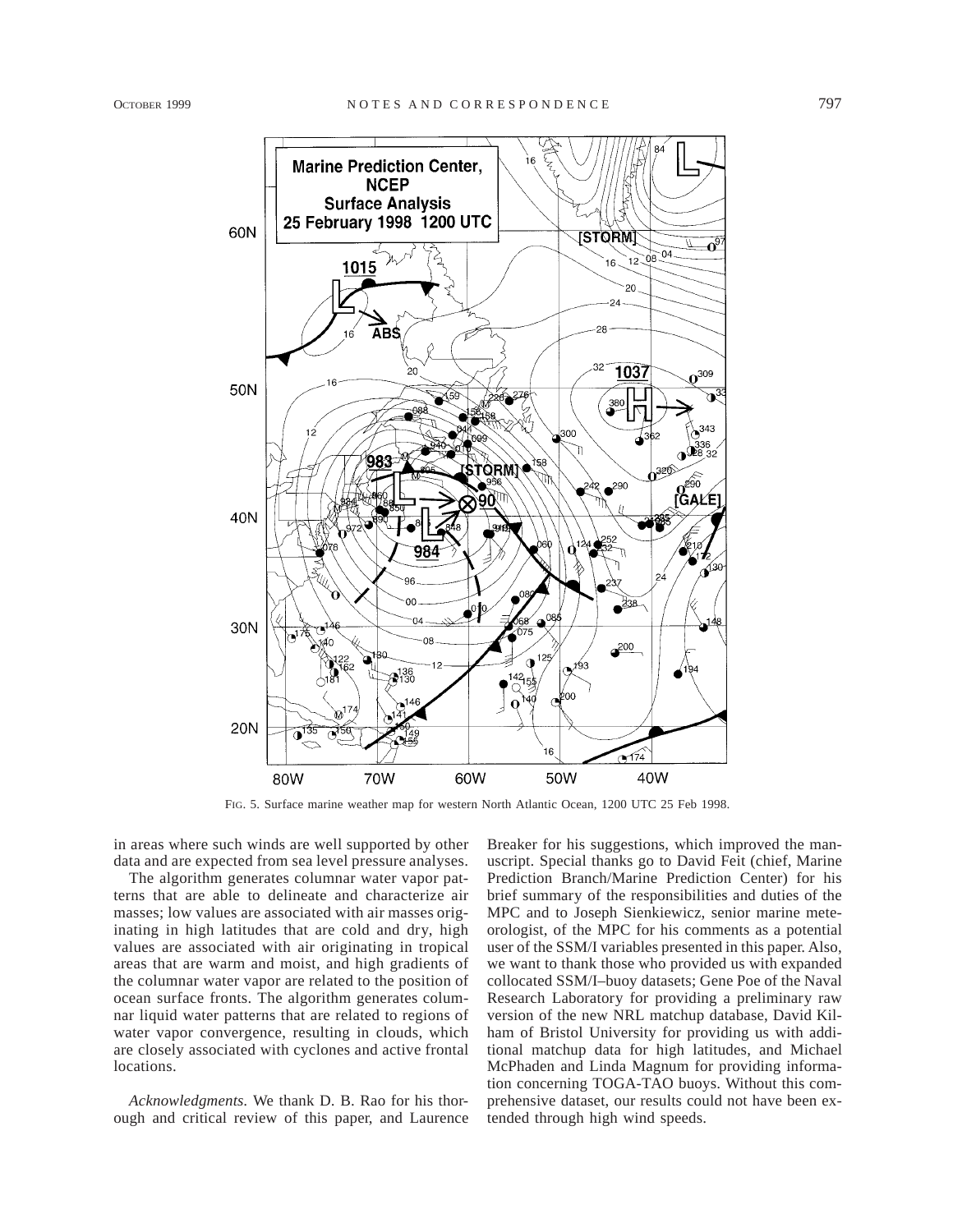

FIG. 6. (a) SSM/I-derived ocean-surface wind speed data, (b) SSM/I-derived columnar liquid water data, (c) SSM/I columnar water vapor data, (d) ship and buoy wind data, (e) *ERS-2* scatterometer wind vector data, and (f) sea level pressure analysis from global analysis system over western North Atlantic Ocean, 1200 UTC 25 Feb 1998. Each panel covers an area from 15° to 65°N and from 82° to 32°W.

## APPENDIX

#### **Neural Networks and Retrieval Algorithms**

As was shown in section 2, a retrieval algorithm (transfer function) is a relationship, **f** [Eq. (1); usually nonlinear], between two vectors: a vector of geophysical parameters, **g**, and a vector of satellite measurements, **T**,  $g = f(T)$ . Such a relationship between two vectors is called continuous mapping.

Neural networks are well suited for a very broad class of continuous approximations and mappings. Neural networks consist of layers of uniform processing elements, nodes, units, or neurons. The neurons and layers are connected according to a specific architecture or topology. Figure A1 shows a simple architecture that is sufficient for any continuous nonlinear mapping, a multilayer perceptron. The number of input neurons, *n,* in the input layer is equal to the dimension of input vector **X** (**T** in our particular case).

The number of output neurons, *m,* in the output layer is equal to the dimension of the output vector **Y** (**g** in our particular case). A multilayer perceptron always has at least one hidden layer with *k* neurons in it.

A typical neuron (processing element) usually has several inputs (components of vector **X**); one output,  $z_i$ ; and consists of two parts, a linear part and a nonlinear part. The linear part forms the inner product of the input vector **X** with a weight vector  $\Omega$ <sub>*i*</sub> (which is one column of the weight matrix  $\Omega$ ), and may also add a bias term, *Bj*. This linear transformation of the input vector **X** feeds into the nonlinear part of the neuron as the argument of an activation function. For the activation function, it is sufficient that it be a Tauber–Wiener (nonpolynomial, continuous, bounded) function (Chen and Chen 1995a, b). Here we use a standard activation function—the hyperbolic tangent. Then, the neuron output,  $z_j$ , can be written as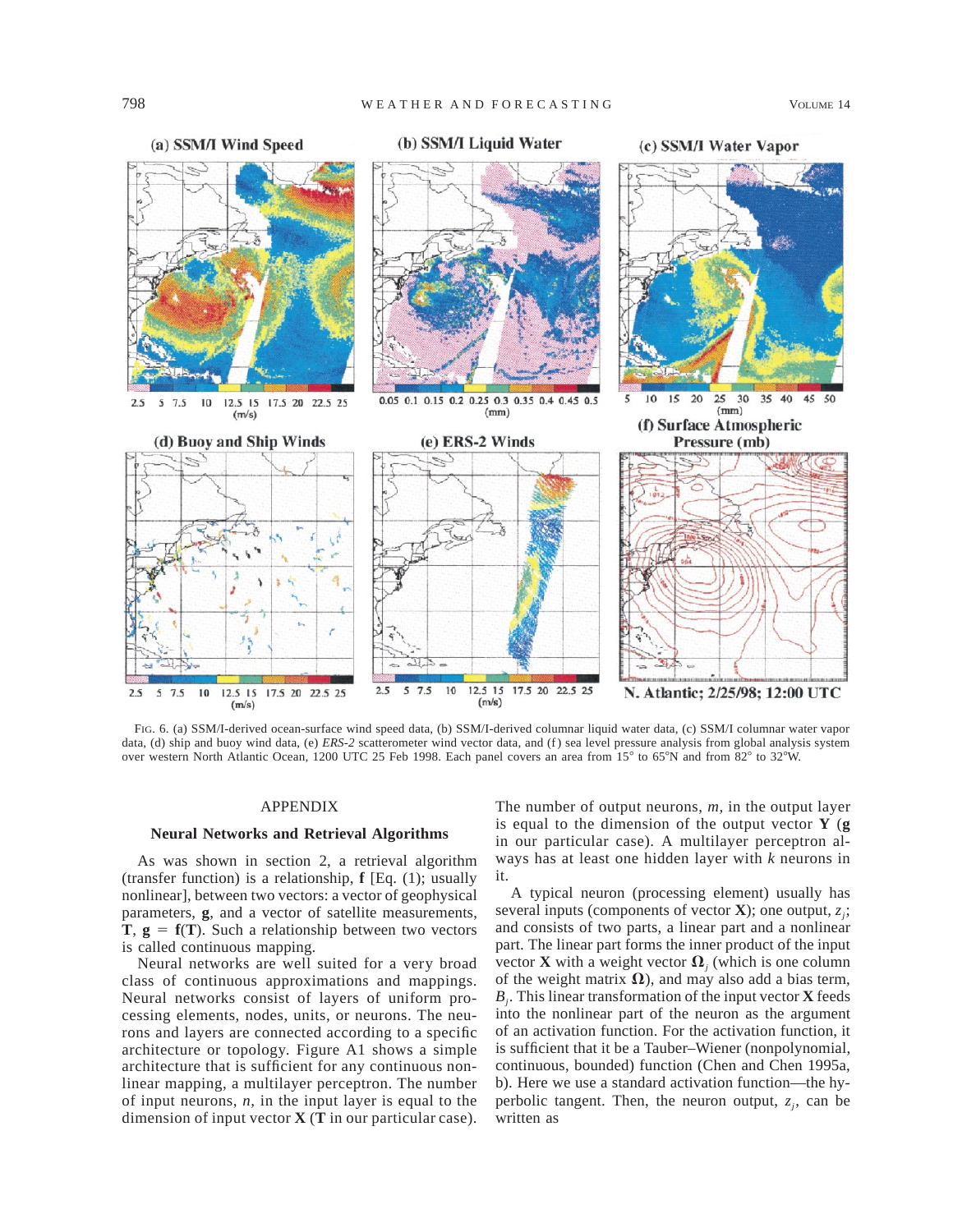

**Input Layer** 

FIG. A1. Architecture of a simple neural network with one hidden layer.

$$
z_j = \tanh\left(\sum_{i=1}^n \mathbf{\Omega}_{ji}^{\mathrm{T}} x_i + B_j\right)
$$
  

$$
\mathbf{\Omega} \in \mathbb{R}^{n \times k}; \quad \mathbf{B} \in \mathbb{R}^k.
$$
 (A1)

The neuron is a nonlinear element because its output  $z_i$ is a nonlinear function of its inputs **X**.

From the discussion above it is clear that the NN generally performs a continuous (and nonlinear) mapping of an input vector  $\mathbf{X} \in \mathbb{R}^n$  (*n* is the dimension of the input vector or the number of inputs) onto an output vector  $Y \in \mathbb{R}^m$  (*m* is the dimension of the output vector or the number of outputs). Symbolically, this mapping can be written as

$$
\mathbf{Y} = \mathbf{f}_{NN}(\mathbf{X}), \tag{A2}
$$

where  $f_{NN}$  denotes this neural network mapping (the NN input–output relation).

For the topology shown in Fig. A1 for an NN with *k* neurons in one hidden layer, and using (A1) for each neuron in the hidden and output layers, (A2) can be written explicitly as

$$
y_q = b_q + a_q \tanh\left\{\sum_{j=1}^k \omega_{qj}^{\mathrm{T}} \left[ \tanh\left(\sum_{i=1}^n \mathbf{\Omega}_{ji}^{\mathrm{T}} x_i + B_j\right) \right] + \beta_q \right\},
$$
  
 
$$
q = 1, \dots, m,
$$
 (A3)

where the matrix  $\Omega$  and the vector **B** represent weights and biases in the neurons of the hidden layer,  $\boldsymbol{\omega} \in \mathbb{R}^{k \times m}$ and the  $\beta \in \mathbb{R}^m$  represent weights and biases in the neurons of the output layer, and  $a_q$  and  $b_q$  are scaling parameters. It can be seen from (A.3) that any component  $(y_q)$  of the NN's output vector **Y** is a complicated nonlinear function of all components of the NN's input vector **X**. It has been shown (e.g., Chen and Chen 1995a, b; Funahashi 1989) that an NN with one hidden layer [e.g., NN (A3)] can approximate any continuous mapping defined on compact sets in R*n*.

For each particular problem, *n* and *m* are determined by the dimensions of the input and output vectors **X** and **Y**. The number of hidden neurons, *k,* in each particular case should be determined taking into account the complexity of the problem. The more complicated the mapping, the more hidden neurons are required. Unfortunately, there is no universal rule that applies. Usually *k* is determined by experience and experiment. In general, if *k* is too large, the NN will reproduce noise as well as the desired signal. Conversely, if *k* is too small, the NN is unable to reproduce the desired signal accurately. After these topological parameters are defined, the weights and biases can be found, using a procedure that is called NN training. A number of methods have been developed for NN training (e.g., Beale and Jackson 1990; Chen 1996). Here we use a simplified version of the steepest (or gradient) descent method known as the backpropagation training algorithm.

Because the dimension of the output vector **Y** may obviously be greater than one, NNs are well suited for modeling multiparameter transfer functions (1). All components of the output vector **Y** are produced from the same input vector **X**. They are related through common hidden neurons; however, each particular component of the output vector **Y** is produced by a separate output neuron that is unique.